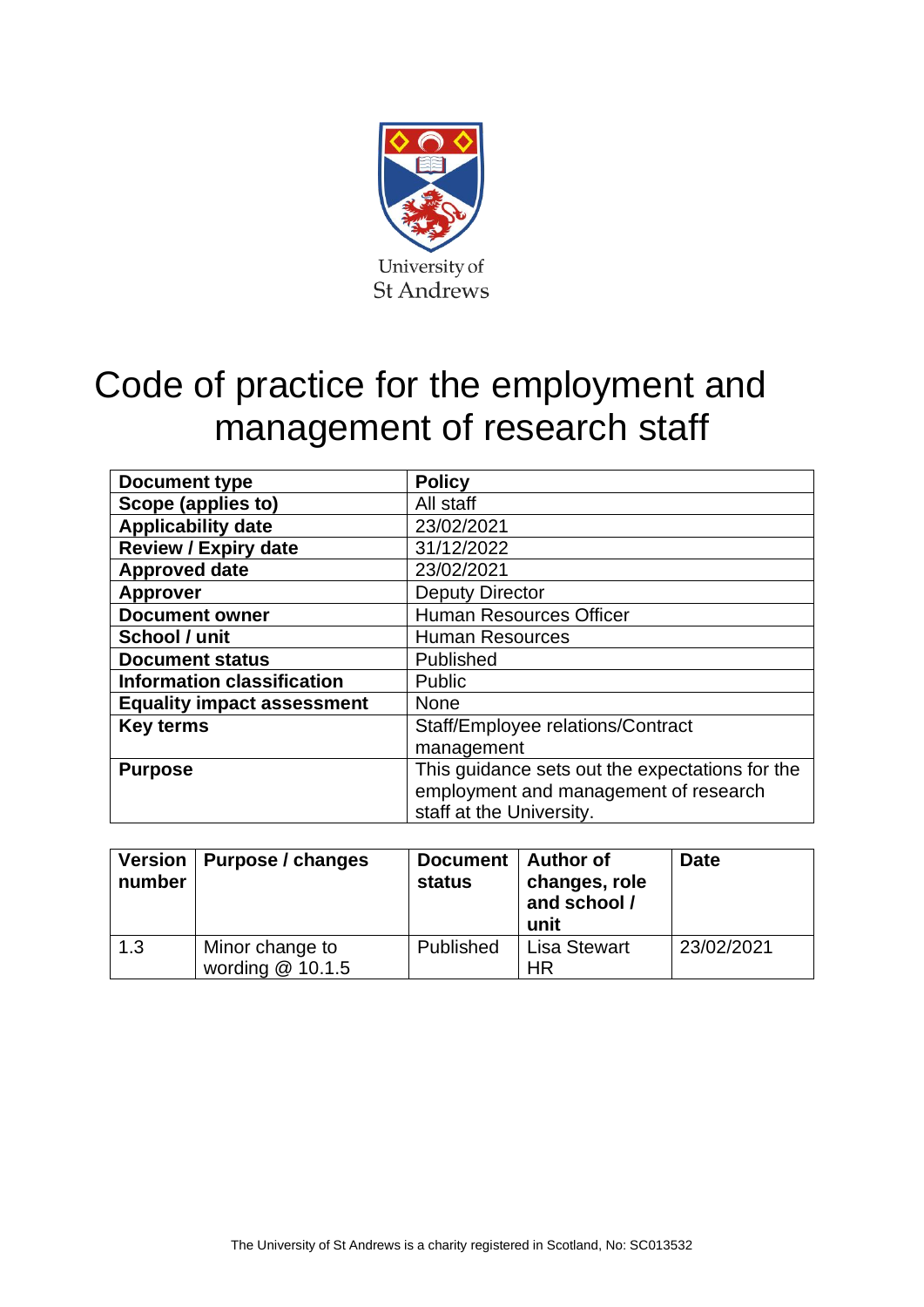## **Table of contents**

| $\mathbf 1$ . | Introduction                                                           | 3              |
|---------------|------------------------------------------------------------------------|----------------|
| 2.            | Purpose                                                                | 3              |
| 3.            | Recruitment                                                            | 3              |
| 4.            | Non-EEA workers                                                        | $\overline{4}$ |
| 5.            | Grading of jobs/Posts for new grants and extensions to existing grants | $\overline{4}$ |
| 6.            | <b>Responsibilities</b>                                                | 8              |
| 7.            | Conditions of employment                                               | 9              |
| 8.            | Participation of researchers                                           | 11             |
| 9.            | Career development                                                     | 11             |
| 10.           | Research roles and environment                                         | 12             |
| 11.           | Other information                                                      | 14             |
| 12.           | <b>Review</b>                                                          | 14             |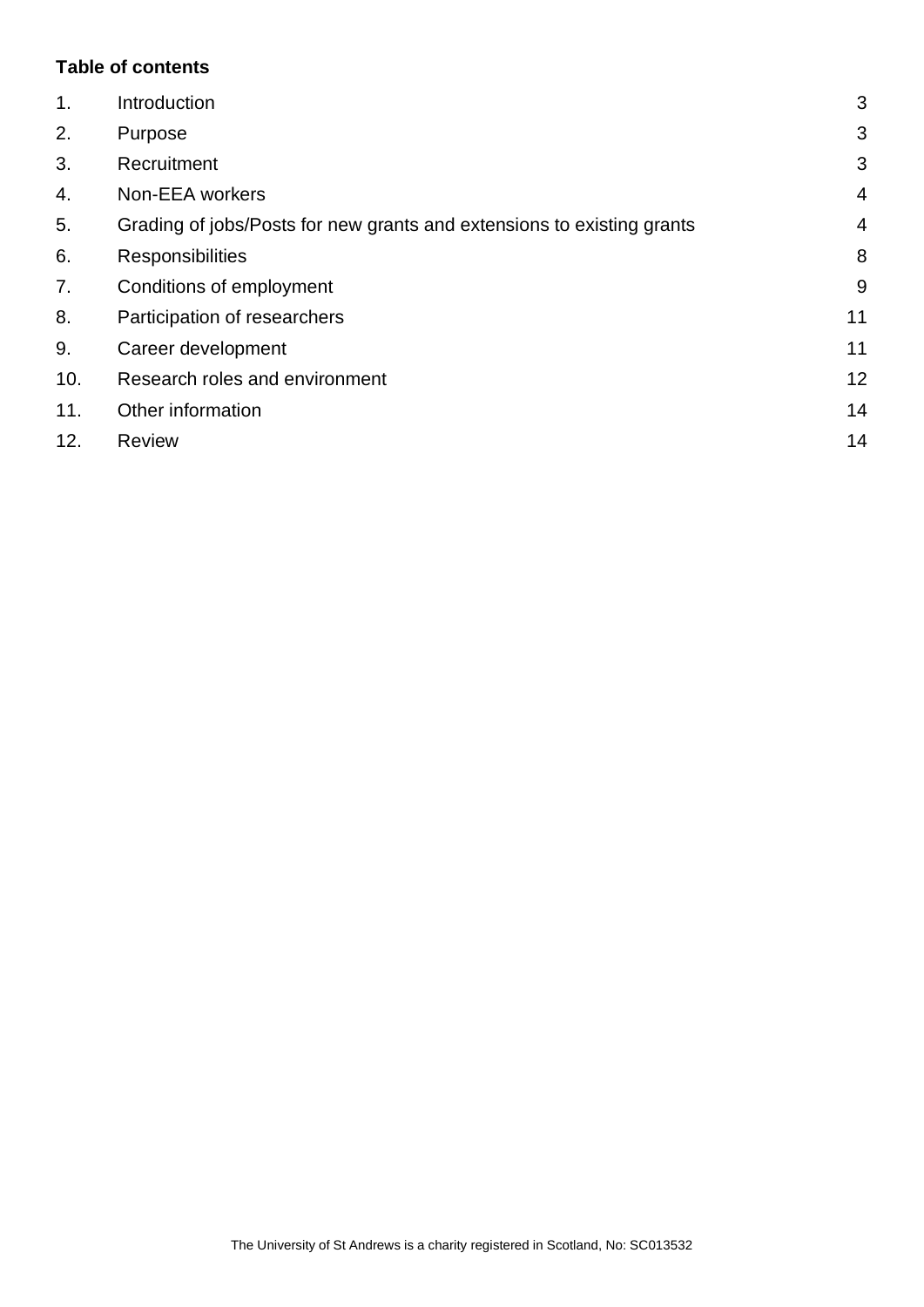## <span id="page-2-0"></span>**1. Introduction**

1.1 The University of St Andrews is one of the leading research-intensive universities in the world. Our researchers make a huge and valuable contribution to the international reputation and standing of the University. St Andrews attracts outstanding scholars from around the world who continually enhance the reputation of the institution by conducting ground-breaking research across all disciplines within the Faculties of Arts & Divinity, Medicine and Science. In order for the University to continue to have an international standing and reputation there is a requirement to have the highest quality of leadership, management and development for researchers.

# <span id="page-2-1"></span>**2. Purpose**

- 2.1 This document sets out the expectations for the employment and management of research staff at the University. It was agreed between the University Court and the St Andrews branch of the UCU; it is important that Principal Investigators, Heads of School and researchers familiarise themselves with its principles.
- 2.2 It was also drawn up to aid Principal Investigators and Heads of School to meet the employment expectations of funding bodies such as Research Councils UK and the Welcome Trust etc. who have signed up to the principles expressed in the [Concordat to](https://www.vitae.ac.uk/policy/concordat-to-support-the-career-development-of-researchers)  [Support the Career Development of Researchers.](https://www.vitae.ac.uk/policy/concordat-to-support-the-career-development-of-researchers)
- 2.3 This code of practice applies equally to researchers on fixed term and open-ended contracts, who are funded from both external and internal sources.

# <span id="page-2-2"></span>**3. Recruitment**

- 3.1 Recruitment of researchers must conform to the University's commitment to equality. Age, race, gender, disability, religion or belief and sexual orientation should play no part in assessing an individual's suitability for employment.
- 3.2 The University is sensitive to the need to provide career opportunities for research staff wherever possible. There is also a general wish to retain skills and expertise in appropriate circumstances. In order to meet these two aims all research posts are advertised internally (along with the details of all other job opportunities in the University). [Current vacancies](https://www.vacancies.st-andrews.ac.uk/welcome.aspx) are available on the Human Resource website.
- 3.3 Where a Principal Investigator has received an extension of funding for an existing area of research there is no requirement to re-advertise the post. An extension of appointment may be offered to the current researcher. The length of any contract extension will be dependent on the funding available and also any visa expiry dates (where applicable).
- 3.4 Good practice suggests that, unless timetable difficulties preclude, external adverts should not be placed until the position of internal candidates has been considered including those at risk of redundancy or expiry of fixed term contract. A procedure is in place for individuals who wish to be redeployed to ensure that they are considered for posts before they are advertised. Researchers who are coming to the end of contracts and wish to be redeployed, should contact Human Resources.
- 3.5 When a Principal Investigator has a researcher who is explicitly named on a grant application, no recruitment process will be necessary. Appointment of named researchers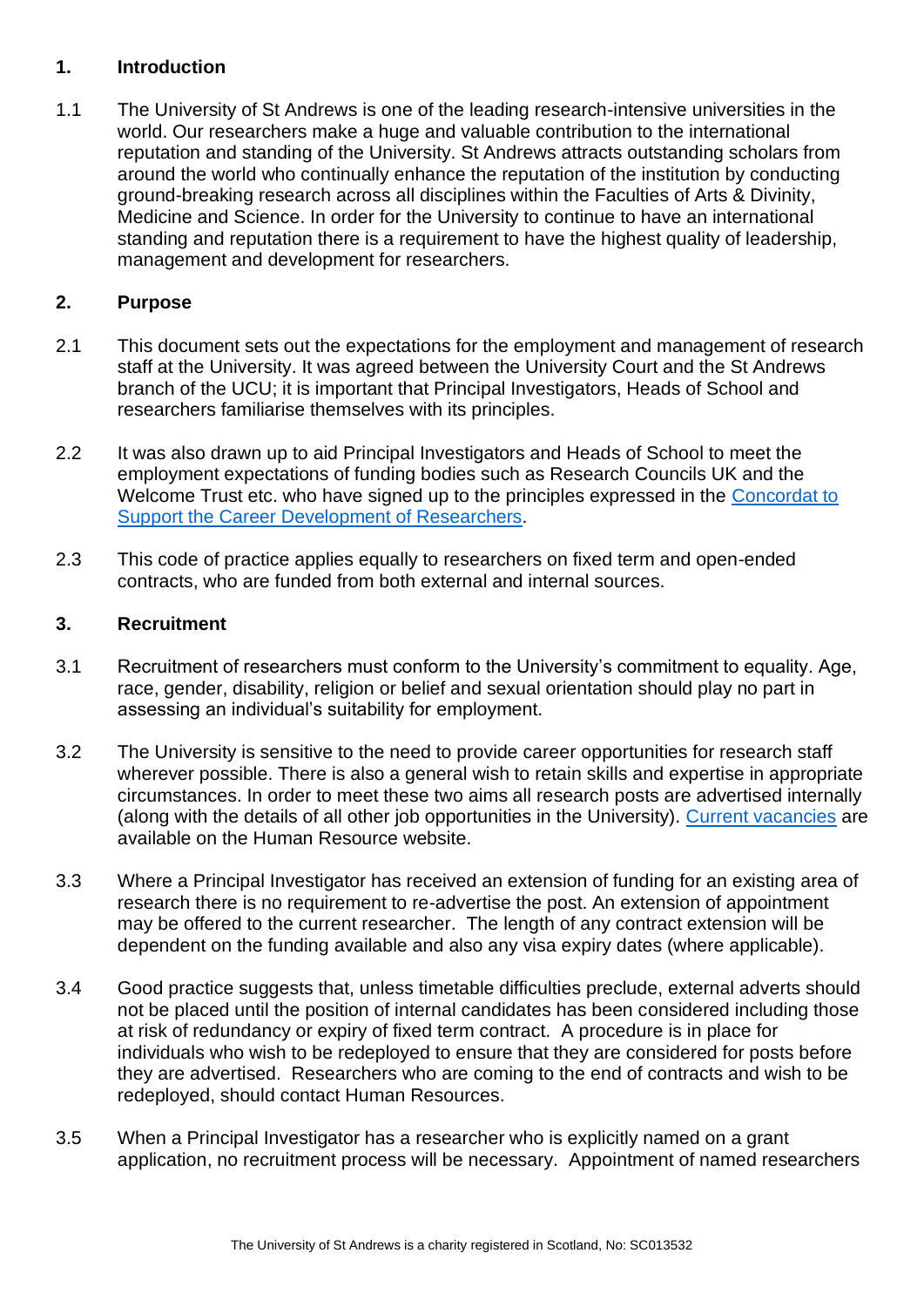is subject to UK immigration laws and the University being granted permission to employ the researcher.

3.6 The requirement for advertising posts can be waived by Human Resources for appointments of less than six months subject to an alternative selection procedure approved by the Head of School and Human Resources and provided there are no visa issues.

# <span id="page-3-0"></span>**4. Non-EEA workers**

- 4.1 There is a [Points-Based System \(PBS\)](https://www.st-andrews.ac.uk/staff/policy/immigration/) in operation for all migrants wishing to come to the UK. Under this system, migrants have to achieve a certain number of points under a specific tier before they are granted permission to enter the UK. Migrants seeking to work in the UK will be assessed predominantly on qualifications; future expected earnings; sponsorship; English language skills; and available maintenance funds.
- 4.2 The UK Border Agency will have the final say on entrance to the UK and will need to be satisfied that an open selection process has taken place which allowed people from within the EEA an equal opportunity to apply for the vacancy and none of the EEA applicants had the necessary skills for the vacancy.
- 4.3 The ability of the migrant to earn points should not affect the Principal Investigator's decision in the recruitment process and there should be no questions asked to a migrant during the interview on their ability to earn points under the PBS. The recruitment process should solely be based on the person's ability to do the job as detailed in the further particulars. During pre-employment checks it will be necessary to make sure the candidate can satisfy the necessary points threshold. If the migrant cannot meet the required points then this will be a justifiable reason to refuse them an offer of employment but advice should always be sought from Human Resources at this advanced stage.
- 4.4 If a researcher is explicitly named on a grant then the University will still have to get permission from the UK Border Agency; however, there is no requirement to show that there were no resident workers suitable for the post. The researcher will still have to score enough points to enter and work in the UK.
- 4.5 More information can be obtained from [Human Resources Immigration team](mailto:hrimmigration@st-andrews.ac.uk) or via the UK [Border Agency website.](https://www.gov.uk/browse/visas-immigration/work-visas)

## <span id="page-3-1"></span>**5. Grading of jobs/Posts for new grants and extensions to existing grants**

- 5.1 When applying for grants, Principal Investigators can use the [generic role descriptors](https://www.st-andrews.ac.uk/hr/gradingrewardandconditions/jobfamiliesgenericroledescriptors/) for researchers in the first instance (available from Human Resources and Finance Advice and Support) to determine what grade and salary level they require to put into the grant application.
- 5.2 When a grant is awarded, Human Resources will confirm that the grade and salary level for the researcher vacancy is correct and any anomalies can be rectified through discussion with Human Resources and the Principal Investigator.
- 5.3 When extensions are awarded to existing grants with enough money to pay researchers on a higher grade than they are currently on, the higher grade can only be applied to the researcher if they successfully go through the grading review process.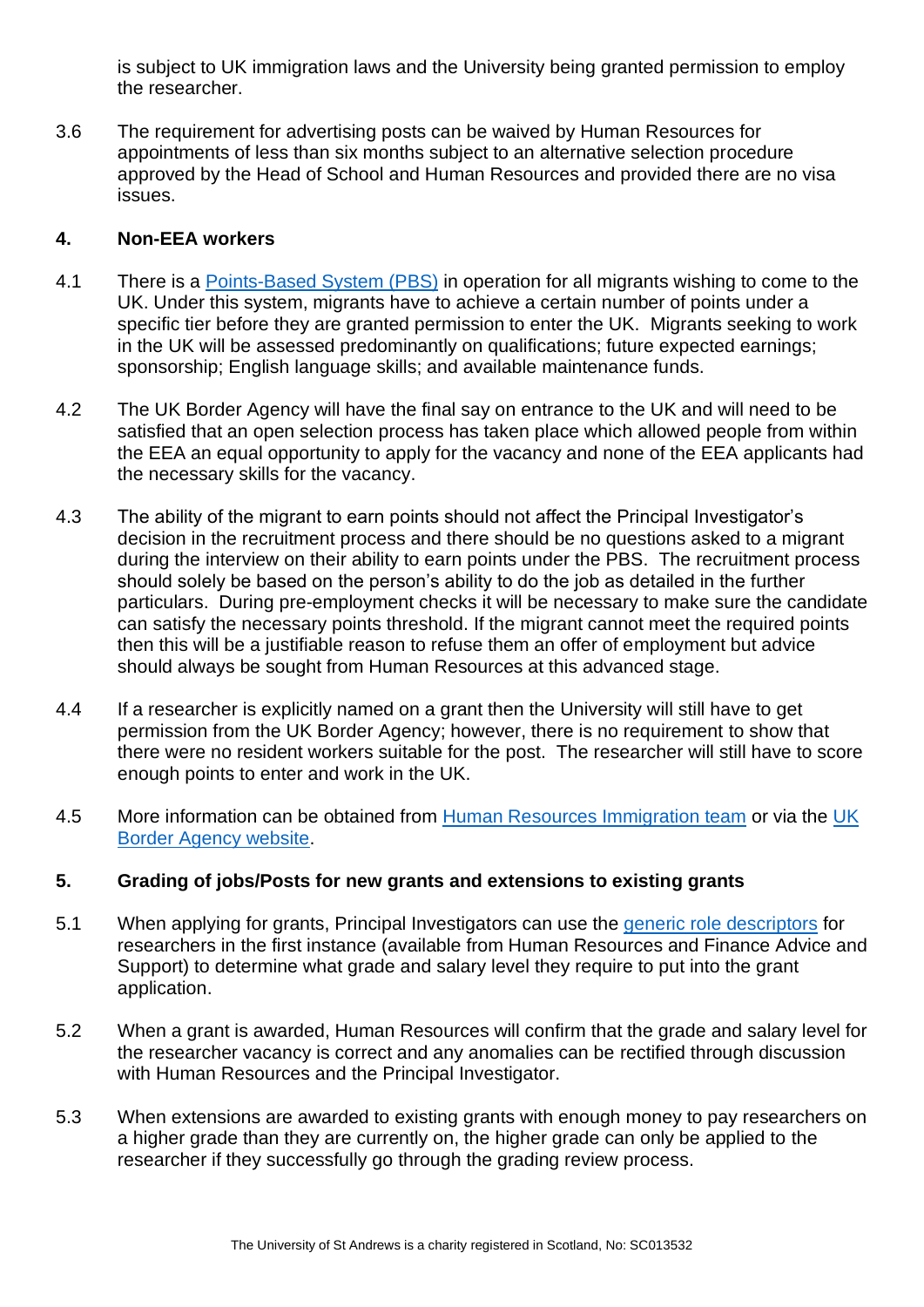# **5.4 Employment and managerial practices**

# **5.4.1 Appointments**

- Staff will receive a letter of appointment from Human Resources enclosing the standard terms and conditions of service. National pay rises and incremental progression will normally apply. An offer of employment is not valid unless issued by Human Resources on behalf of the University Court.
- In line with good HR practice and in support of the University's commitment to the principle of equal pay for work of equal value, all salary offers must be made within the standard incremental points of the grade at which the role has been evaluated. In addition, and in line with the University's Starting Salary Policy, employees should normally be appointed on the first incremental point of the designated grade.
- Authorisation to appoint above the bottom point of the grade must be sought from Human Resources before confirming a salary offer with a prospective employee. No 'non-standard' salary offers should be made without the above approval. Where justification for this increase relates to the appointee's current/previous salary, any agreement made will be subject to verification of the stated current salary.
- The University's [Starting Salary policy](https://www.st-andrews.ac.uk/staff/policy/hr/startingsalarypolicy/) can be obtained from the Human Resources website.

## **5.4.2 Length of contract**

- The period of appointment should be as long as is reasonably practicable. Contracts are normally offered for the relevant period of guaranteed external funding although, in special cases and after consultation with Human Resources, an initial shorter period of appointment may be made. If funds for a contract are extended with little or no variation in the nature of the work, the contract of employment should normally be renewed.
- In line with the Fixed Term Employees (Prevention of Less Favourable Treatment) Regulations 2002 and the University's agreement on the use of fixed term contracts, all individuals on fixed term contracts with 4 years continuous service will be reviewed to determine whether they should receive an open-ended contract. As well as this the University will monitor extensions to contracts to limit the use of fixed term contracts when it deems them unnecessary.

## **5.4.3 Induction**

- A structured induction into the University is important for all new employees to help them settle into their new role. OSDS co-ordinates the induction process for new staff.
- When researchers receive their offer of employment, a New Staff Information Pack should be enclosed. In addition, there are [on-line induction resources](https://www.st-andrews.ac.uk/osds/essentials/induction-events/) that can be accessed immediately, even before arriving at the University. These resources contain information about relocating to St Andrews, the town and the University, transport options, social activities and the details of some key University staff.
- On the researcher's first day, the Principal Investigator should meet with the researcher and carry out the [induction checklist.](http://www.st-andrews.ac.uk/staff/ppd/universitynewstaffinduction) The Principal Investigator should also clarify the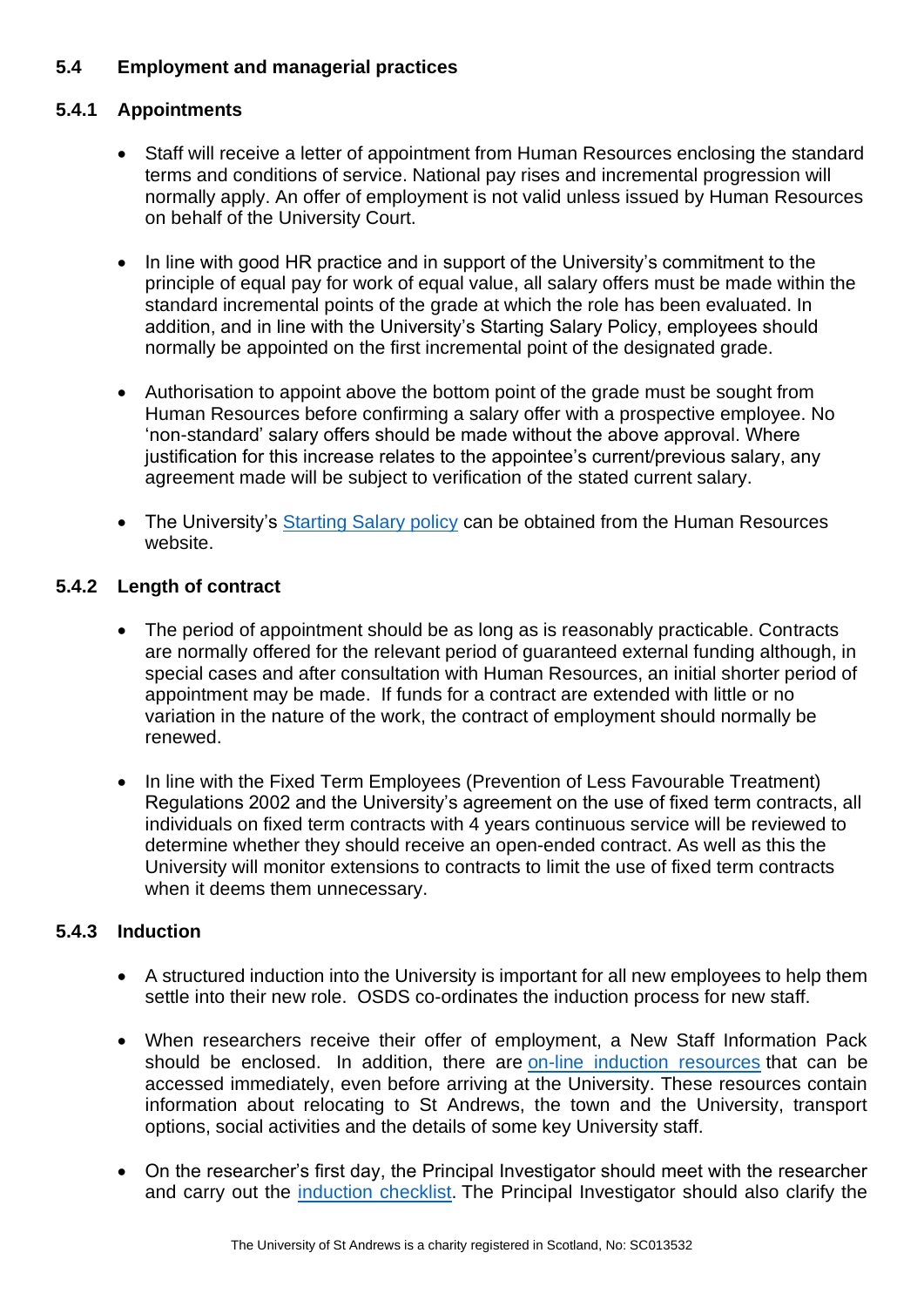researcher's role and duties within the research project/group and any wider research programme; clarify other roles within the research team/laboratory including expected interactions within the group and expected collaborations out with the group.

- Principal Investigators are expected to encourage researchers to attend one of the induction days organised by OSDS. The main University induction day is a full day event which gives staff the opportunity to meet other new colleagues from different parts of the University; representatives from the Office of the Principal and other key staff; and to learn more about the University and the town.
- There is also 'New Staff Essentials' workshops which run monthly and introduce essential information such as key University policies to new staff. It is designed to complement the full induction day.
- All staff including researchers must complete the Equality and Diversity training that can be done either as part of the induction or online at [http://www.st](http://www.st-andrews.ac.uk/hr/edi/training/)[andrews.ac.uk/hr/edi/training/.](http://www.st-andrews.ac.uk/hr/edi/training/)
- For more information about induction please contact [OSDS](https://www.st-andrews.ac.uk/osds/) directly.

## **5.4.4 End of Fixed Term/Open Ended Contract and Redundancy**

- Principal Investigators and Heads of Schools are notified by Human Resources when a researcher's fixed term contract is due to expire. Principal Investigators will be contacted approximately five months before the end of the fixed term contract or when any funding is due to run out for those employed on open ended/standard contracts.
- The researcher is also notified that their contract is due to expire, or funding is coming to an end and that they will be directly contacted by their Principal Investigator to discuss the situation. Principal Investigators should give those employed on their grants the earliest possible notice if a grant is not likely to be renewed or their continued employment on an extension of the grant is in doubt.
- The end of the contract is legally a redundancy and accordingly the Principal Investigator, Head of School/Unit and Human Resources will offer the employee consultation over ways of mitigating the effects of the impending redundancy. The Principal Investigator should ensure that the individual concerned is given adequate paid time off and access to resources to look for alternative employment and that the possibility of redeployment within the School and also across the University is seriously considered.
- Redundancy pay is calculated in line with current legislation and the researcher has to have two years continuous employment to be eligible for statutory redundancy pay.
- Researchers are expected to keep the Principal Investigators informed of their career interests and the type of post for which they might wish to apply at the end of their contracts.
- In cases of doubt employees and/or Principal Investigators should contact Human Resources for advice.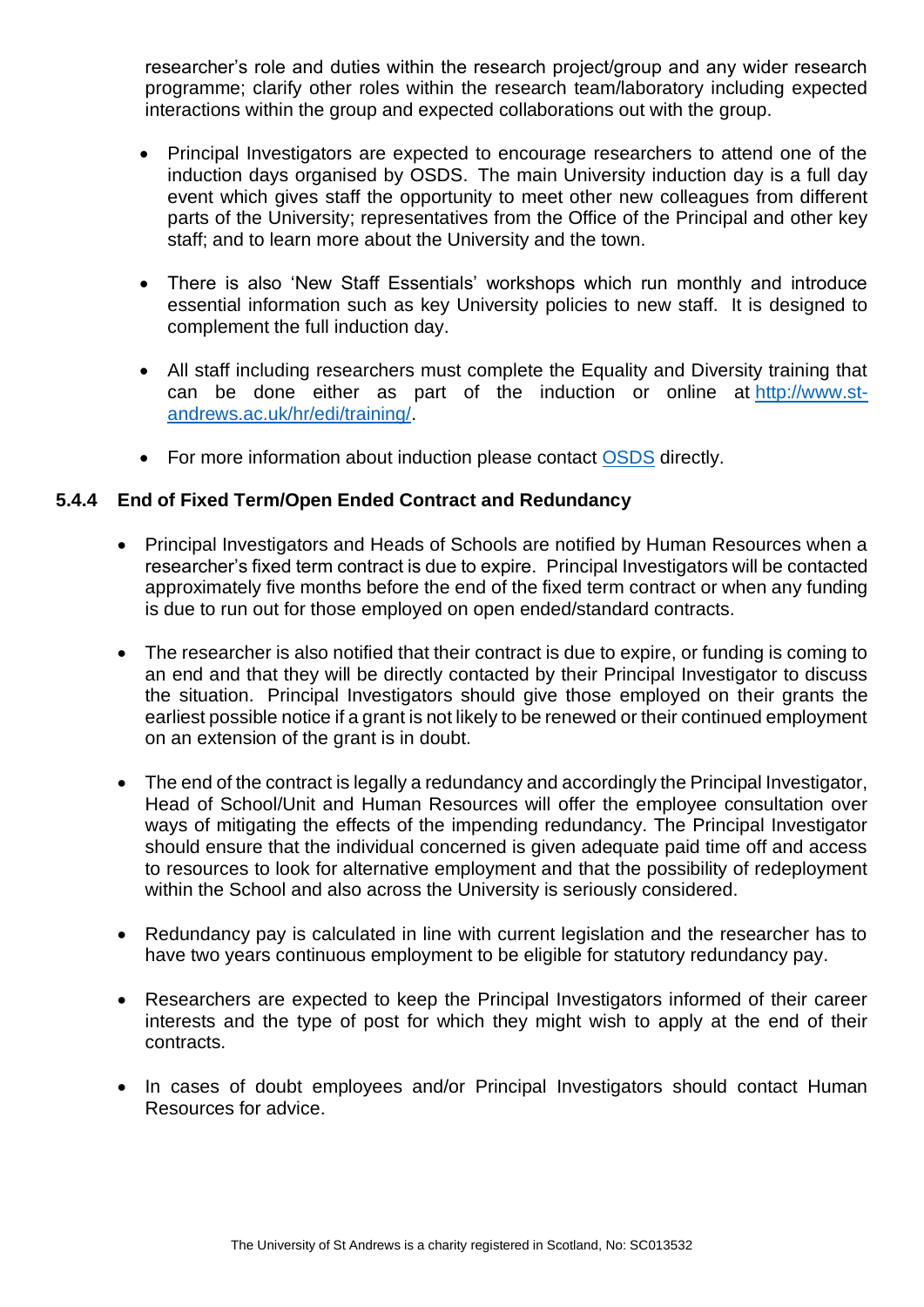# **5.4.5 Bridging Funds**

• Where appropriate, [bridging funds](https://www.st-andrews.ac.uk/policy/staff-pay-and-benefits-pay-rates-arrangements/bridging-fund.pdf) will be provided for up to 3 months in the first instance to support an appointment for a short period, pending the commencement of new funding arrangements. The bridging period will be paid from School central funds.

## **5.4.6 Probation and development**

- All staff appointed to the University are required to complete a probationary period. The length of the probationary period is linked to the grading of the post and is set down in the contract of employment. The length of any probation period may be reduced or waived with the agreement of Human Resources on the recommendation of the Principal Investigator and Head of School.
- Management of probation is the responsibility of the Head of School but day to day responsibility and monitoring is usually delegated to the Principal Investigator. Where this is in operation, the Head of School must be kept informed of progress or issues and have sight of all agreed probation documentation. The purpose of the probationary period is to offer support and guidance to new members of staff in order that there is a clear understanding of the requirements of the role they have been employed to undertake along with offering the necessary support to achieve the required standard during the initial period of employment.
- Human Resources will contact the Head of School at the necessary intervals during the probationary period to assess how the probationer is progressing. Probationary reports from Heads of School will be considered by the Director of Human Resources before any appointment is confirmed.
- Probation for all staff is linked to the University's Review and Development process undertaken on an annual basis for all staff by their relevant line manager. See [Academic](http://www.st-andrews.ac.uk/staff/policy/hr/academicreviewfornewstartsallacademicstaff/)  [Review and development](http://www.st-andrews.ac.uk/staff/policy/hr/academicreviewfornewstartsallacademicstaff/) for more details.
- As part of the review and development process, staff are given the opportunity to meet with their Head of School or their delegate at least once every 12 months to talk about their performance and any development needs they may have. This is a key opportunity to have a structured one to one discussion. The review and development process should be highlighted to the researcher during their School induction and this is a good forum to discuss on-going development. Research Councils have made it clear in the Concordat that they expect Principal Investigators to appraise staff who are funded from their grants.

# **5.4.7 Mentoring**

• Research staff can apply to join the University's Early career academics' mentoring scheme which is run in conjunction with the University of Dundee. Participants are matched with an experienced academic who acts as a mentor for a 12-month period and can opt to have a mentor from either institution. Typically, mentees seek advice about career paths, current research and goal setting. For more information on the mentoring scheme, contact osds@st-andrews.ac.uk.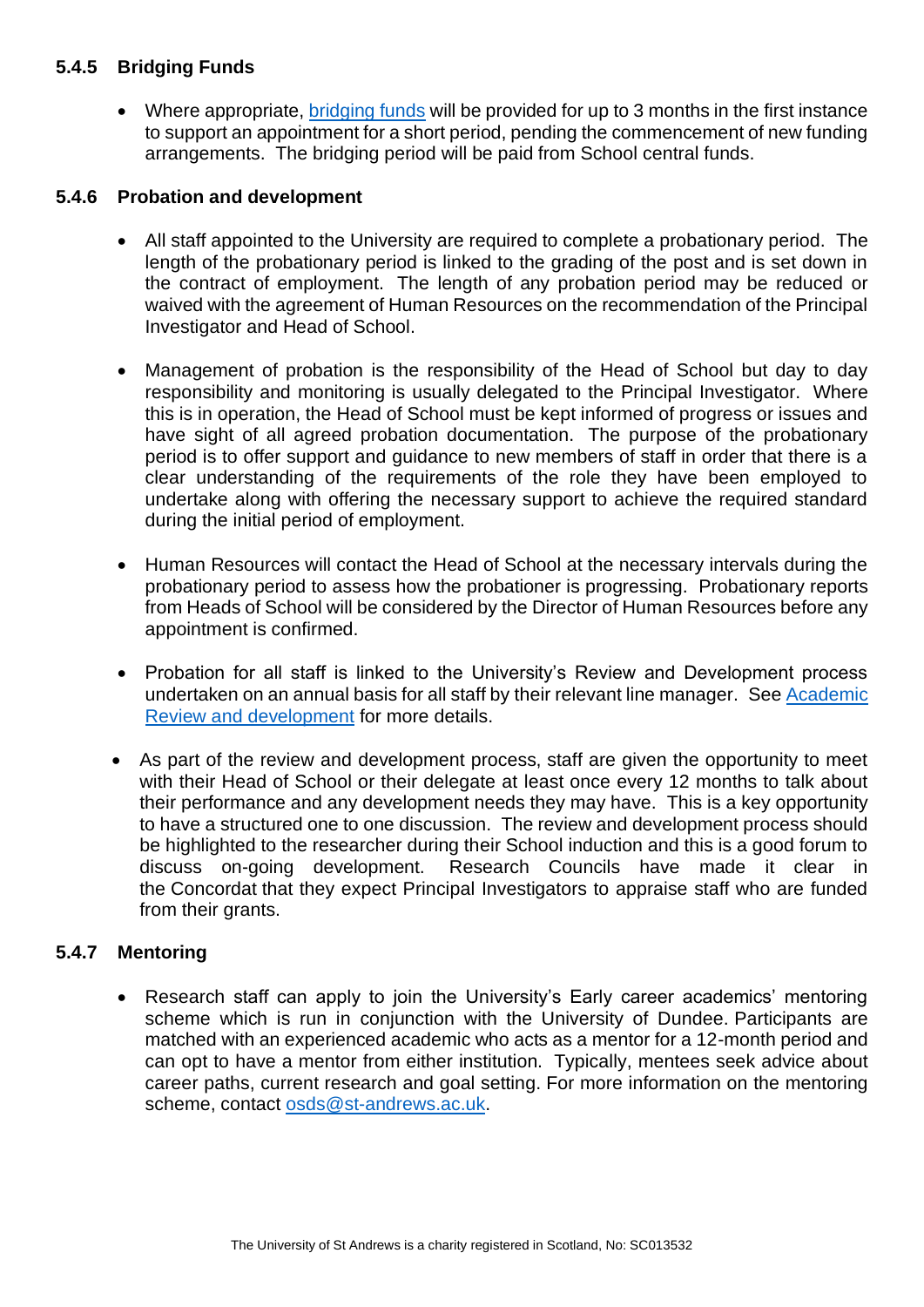# **5.4.8 Promotion and regrading**

• All staff on research contracts are eligible to have their post regraded or apply for promotion. Regrading applies for employees on grades 1 to 7; anyone wishing to move to grades 8 or 9 must apply for promotion. Further information can be obtained from the [Grading Review Process](https://www.st-andrews.ac.uk/hr/gradingrewardandconditions/gradingreviewprocess/) page located on the Human Resource website.

## <span id="page-7-0"></span>**6. Responsibilities**

## **6.1 Key responsibilities of researchers**

- 6.1.1 The researcher should do the following during their employment at the University:
	- Comply with all policies and procedures that apply to them and participate in managerial practices as determined by Principal Investigator or Head of School or appropriate delegate.
	- Adhere to the terms and conditions of employment as stated in their contract and offer letter sent by Human Resources.
	- Seek regular feedback on progress in the project.
	- Clarify their own role and responsibilities within the research project(s).
	- Raise any problems with their PI or immediate line manager.
	- Take responsibility for planning and managing the development of their own career.
	- Set goals for career progression.
	- Take up appropriate career development and training and career opportunities both within and out with the University.
	- Develop the key skills that will maximise progression opportunities not only within academia, but to increase their employability as researchers or give them the flexibility to change career if required.

# **6.2 Key responsibilities of the Principal Investigator**

- 6.2.1 The PI is responsible not only for the direction and active management of research projects, but also for facilitating and actively supporting the career development of the individual researcher engaged on a project.
- 6.2.2 The Principal Investigator has the following responsibilities during the researcher's employment:
	- Ensure the researcher is aware of how the project will be monitored and any specific deadlines/targets for the research project.
	- Inform the researcher of the expected working practices within the School.
	- Provide an environment in which career development and project productivity are both highly valued.
	- Encourage individual researchers to spend adequate time on professional development in addition to the project.
	- Ensure there is an opportunity to engage in skills training and development activities which will benefit both the researcher and the project.
	- Ensure that the researcher is successfully integrated into the local and wider academic community.
	- If the researcher desires and it is appropriate, provide opportunities for the researcher to undertake teaching and/or supervision within their area of expertise.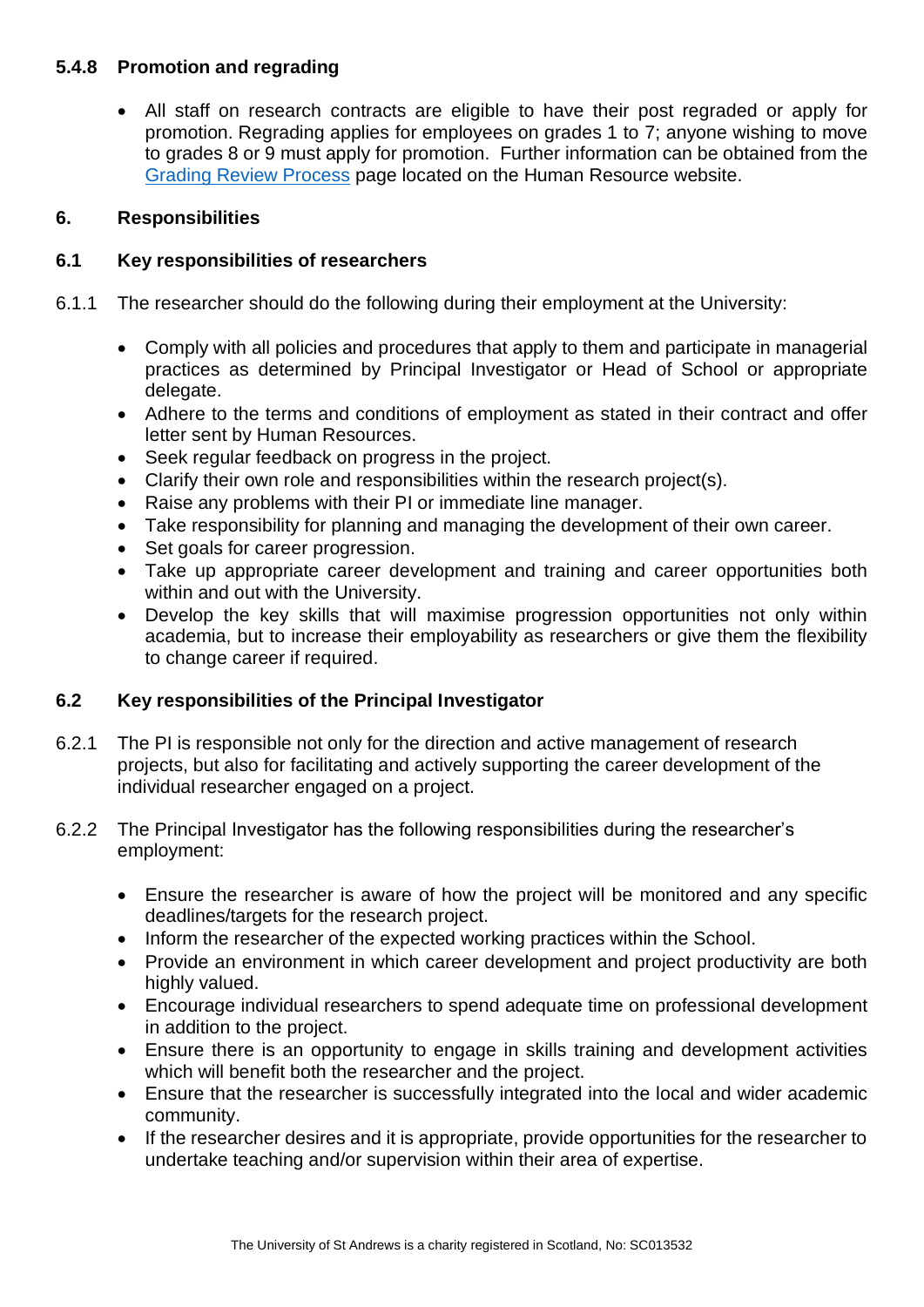• Ensure that there are good management practices in place that support the goals of the project and also provide support for the researcher's career development whatever direction that may take. This should include regular review and development meetings in line with the [ARDS process.](https://www.st-andrews.ac.uk/staff/policy/hr/academicreviewfornewstartsallacademicstaff/)

# **6.3 Key responsibilities of the University**

- 6.3.1 The University is responsible for establishing an environment in which researchers are supported and encouraged in the planning and development of their careers.
- 6.3.2 The University will:
	- Promote and encourage good management practices by the Principal Investigator to ensure compliance with employment law, equality, diversity and family-friendly policies.
	- Provide support for Principal Investigators in their management role, including training and development support where appropriate.
	- Provide forums or other routes that allow researchers' views to be heard on all aspects of University life.
	- Ensure that the University fulfils their duty of care as employer for the personal health and safety of the researcher. This duty is discharged through delegation to Heads of School to adopt those reasonably practicable measures which secure the health and safety at work of all staff.
	- Provide the necessary legal framework in cases of redundancy, should it arise.

## <span id="page-8-0"></span>**7. Conditions of employment**

## **7.1 Working hours, leave provision and pensions**

- 7.1.1 There are no fixed hours of work specified for research posts, but normal working hours are 36.25 hours per week. However, the employee will be expected to work such hours and such days as are required for the proper discharge of the duties within reason. To calculate part-time hours, a pro-rata equivalent of 36.25 hours is used. It is important that a work life balance is maintained. CRAC has produced a document called the 'The balanced researcher: Strategies for busy researchers'.
- 7.1.2 The holiday entitlement is as specified in the contract of employment (i.e. 34 days for research staff plus 5 statutory days). This should be budgeted for in the grant application/period of appointment. Principal Investigators/immediate supervisors should act reasonably in agreeing the timing of the employee's leave and all leave should be recorded. All annual leave should be taken before the end of the contract.
- 7.1.3 Staff are eligible to join a pension scheme, (grades 1-5, S&LAS or grade 6 and upwards, USS). Staff may also choose to make their own arrangements. The costs of this should be budgeted for in the grant application. Where a private pension arrangement is made the University will not normally make any contributions. Further details of S&LAS and USS are available from Human Resources and all staff will be appropriately informed on appointment.
- 7.1.4 For more information on [University's Pension scheme,](https://www.st-andrews.ac.uk/staff/money/pensions/) visit the pension website on the Human Resources web page or contact the Pensions Administrator on extension 2546.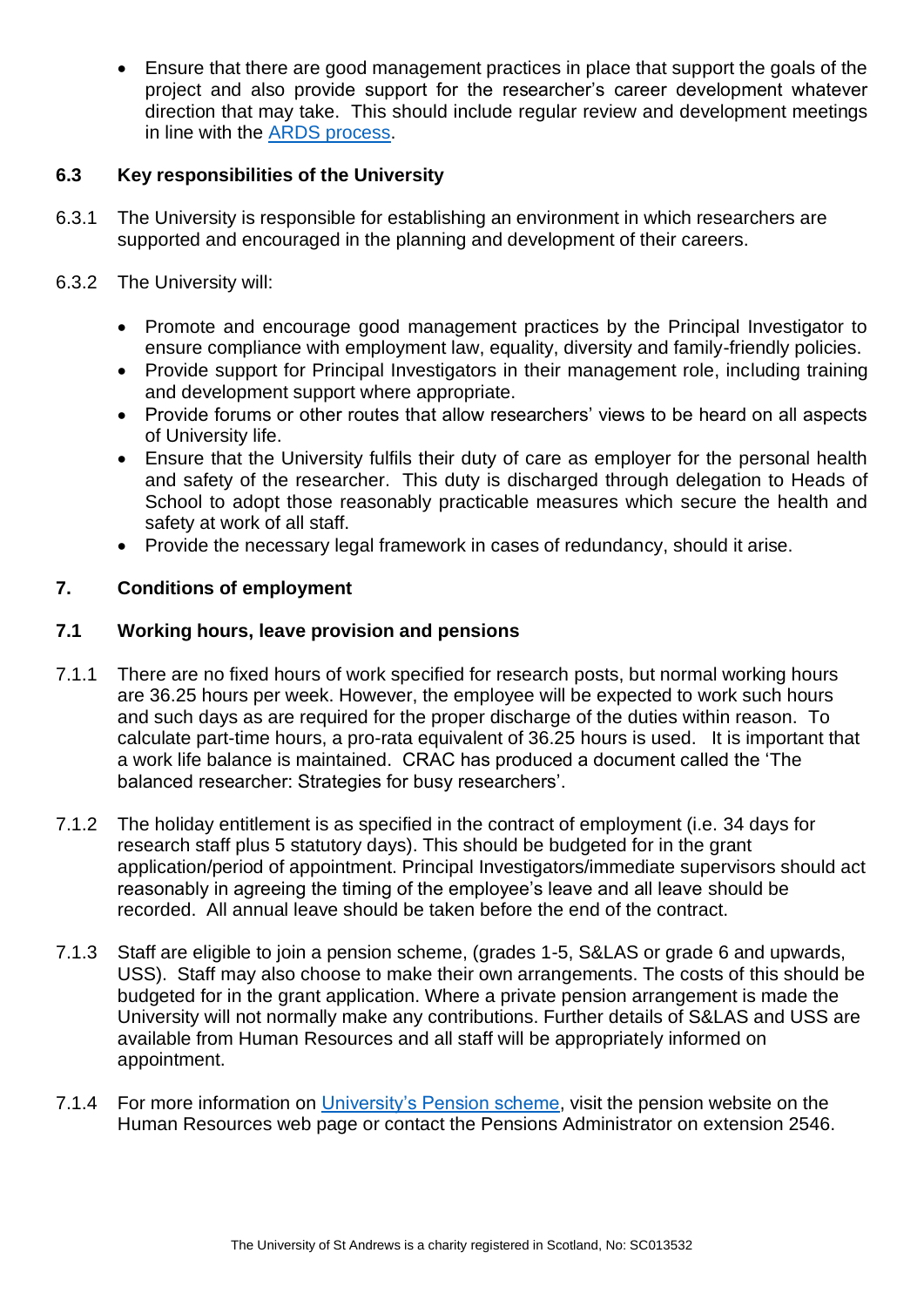# **7.2 Absence for medical reasons**

7.2.1 The University's procedure for reporting sickness apply to research staff and a copy of the policy is included in the new employee pack sent by Human Resources. The Research Councils have agreed that for periods of paid sick leave exceeding three months which, are likely to affect the outcome of the project, the Principal Investigator may apply to the Research Council to discuss the possibility of funding a temporary appointment to safeguard the work of the project, or an extension for the duration of the grant where the period of leave can be predicted. The University may not provide paid sick leave unless its reporting procedures are adhered to by the staff member. Information on the University Sickness Procedures is detailed in the [Sickness Absence Policy.](https://www.st-andrews.ac.uk/media/human-resources/new-policy-section-documents/sickness-absence-policy/Sickness_Absence_Policy.pdf)

# **7.3 Maternity, paternity, adoption and parental leave**

- 7.3.1 All researchers are entitled to take maternity, adoption, paternity or parental leave provided they meet the qualifying period as stated in the University policies. These policies can be obtained on the [Human Resources website.](https://www.st-andrews.ac.uk/staff/policy/hr/)
- 7.3.2 Each research grant has different terms and conditions, but all Research Council grants cover maternity, paternity and adoption payments in line with institutional terms and conditions of employment. The Financial Support and Advice team will either check the terms and conditions of the grant award or contact the grant body for clarification on payment of costs. Where a research grant will not meet either maternity or adoption payments the University will fund the payments due to the employee. Researchers will be entitled to maternity leave and pay regardless of whether their fixed-term contract expires during or after maternity leave, provided they meet the qualifying periods stated in the University Policy.

# **7.4 Grievance and discipline**

- 7.4.1 All University staff are subject to the appropriate grievance and discipline procedures. Principal Investigators/immediate supervisors are responsible to Heads of Schools for the conduct of their staff. Wherever possible, attempts should be made to resolve difficulties without recourse to formal grievance or discipline procedures.
- 7.4.2 The University recognises that from time to time, researchers may have problems or concerns regarding their work or relationships with colleagues which they wish to raise or address. The purpose of the [grievance procedure](https://www.st-andrews.ac.uk/media/human-resources/new-policy-section-documents/grievance/Grievance%20Policy%20August%202018.pdf) is to provide a formal mechanism for addressing such issues. It is only advisable to invoke this procedure once less formal mechanisms for resolution have been explored. Advice can be sought from Human Resources.
- 7.4.3 When Principal Investigators/supervisors have a disciplinary matter that they have attempted to deal with informally but unsuccessfully, or it is serious enough to warrant immediate action under the University's disciplinary procedure e.g. infringements of health and safety rules; repeated failure to follow instructions, the PI will refer the matter to Human Resources who may then initiate the [disciplinary procedure.](https://www.st-andrews.ac.uk/staff/policy/hr/disciplinaryprocedures/)

# **7.5 Dignity & respect at work**

7.5.1 The University's [Dignity and Respect at work policy](https://www.st-andrews.ac.uk/media/human-resources/new-policy-section-documents/dignityandrespectatwork/Dignity%20and%20Respect%20at%20Work%20Policy%20-%20April%202018.pdf) aims to encourage a culture where harassment/bullying will not be tolerated and outlines the steps that can be taken to deal with any issues of harassment/bullying that arise and also prevent their recurrence.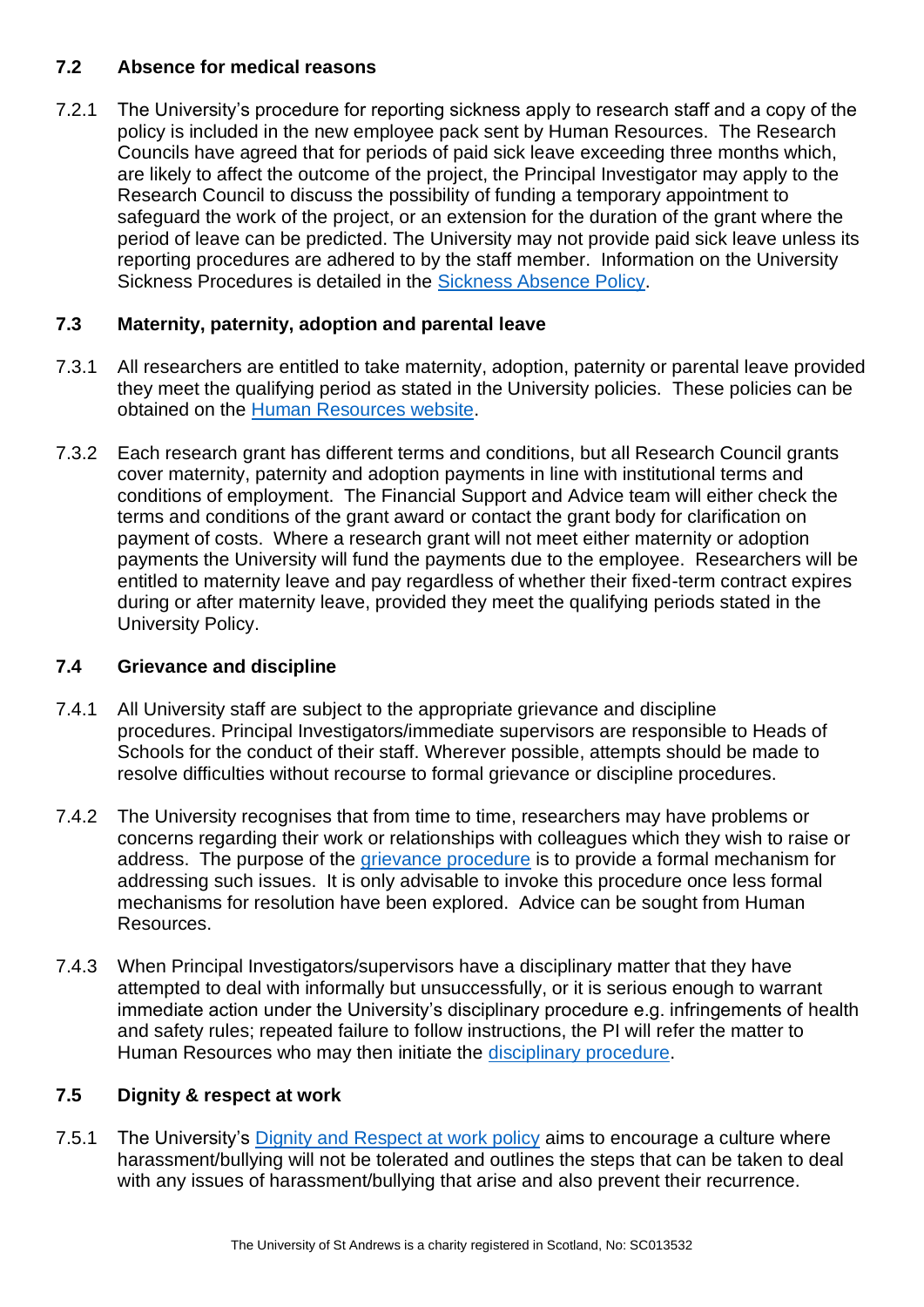- 7.5.2 As described in the policy, the University is committed to a zero-tolerance approach to bullying, harassment, discrimination or victimisation of any kind.
- 7.5.4 As with grievances, the preferred route for dealing with issues of harassment and bullying is an informal one unless the issue is too serious or there is a criminal act involved.

## **7.6 Equality and diversity**

7.6.1 The University works hard to ensure that staff and students are not discriminated against, unfairly excluded, marginalised or disadvantaged because of a protected characteristic as defined in the Equality Act 2010 e.g. age, race, sex/gender, disability, sexual orientation etc. If a researcher feels that they have been subjected to discrimination, advice can be obtained from the University's [Equality and Diversity Officer.](mailto:sb104@st-andrews.ac.uk)

## <span id="page-10-0"></span>**8. Participation of researchers**

## **8.1 University wide**

- 8.1.1 Research staff may participate in School committees as set out in each School's constitution. Similarly staff may participate in other University bodies subject to the ordinances and regulations governing membership, such as the [Research and Teaching](https://www.st-andrews.ac.uk/staff/research/policies/researchstaffforum/)  [Staff Forum.](https://www.st-andrews.ac.uk/staff/research/policies/researchstaffforum/)
- 8.1.2 Research staff have full access to normal facilities required to carry out their research work and enhance the quality of their working lives within the limits of the resources available. Research staff also have the full benefit of the University's occupational health and safety services.

## **8.2 Trades Union**

8.2.1 The [UCU](https://www.st-andrews.ac.uk/staff/policy/edi/tradeunionrepresentatives/) is the recognised body for negotiation and consultation on academic and related staffing matters. The Union receives notification of new appointments and researchers are free to join a trade union.

## <span id="page-10-1"></span>**9. Career development**

## **9.1 Introduction**

9.1.1 Researchers on fixed-term and open-ended contracts are either seeking to develop their careers in higher education or see it as a first step on a path that may take them outside the higher education sector altogether. Either way, the University and the Principal Investigator, as immediate manager should provide opportunities and encourage researchers to actively develop their careers.

## **9.2 Access to the Careers Centre: One-to-One Support**

9.2.1 All researchers have the right to consult and use the resources of the Careers Centre. Appointments can be made to see appropriate Careers Advisors or to use the resources of the career's libraries etc.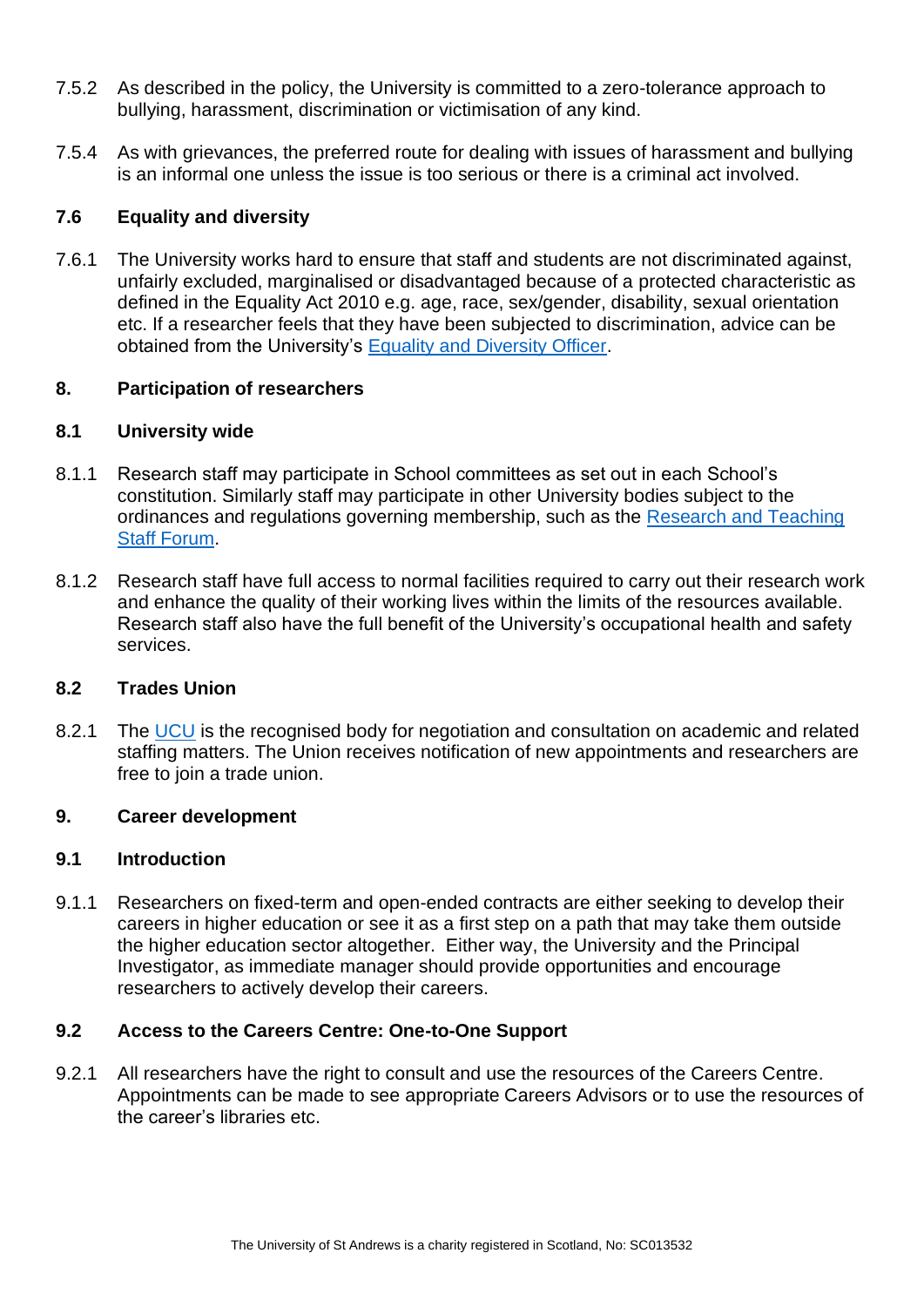## **9.3 Staff development: Rights to participate**

- 9.3.1 All members of staff are encouraged to make use of the development opportunities provided by [OSDS.](https://www.st-andrews.ac.uk/osds/)
- 9.3.2 Places on courses are usually allocated on a first come first served basis. Staff are encouraged to contact OSDS to highlight any areas of interest that are not included in the OSDS development programmes. In addition to attending general staff development activities, research staff have a right to two days' time off per year to attend careers seminars and reasonable time should be made available for them to consult Careers Advisors.
- 9.3.3 Schools are also encouraged to run their own training seminars for the benefit of all researchers. Advice and support on this is available from OSDS. Funding is available for research staff in each school to support networking and professional development activities.

## **9.4 Research Futures Passport**

- 9.4.1 OSDS provides excellent development opportunities specifically for research staff which are informed by the Vitae Researcher Development Framework.
- 9.4.2 The 'Passport to Research Futures' is a structured development programme for early career researchers designed to focus thinking about career planning, professional development and employability. It has been recognised and accredited by the ILM (Institute for Leadership and Management).
- 9.4.3 Further information on [development for research staff](https://www.st-andrews.ac.uk/osds/my-development/research-staff/) can be found on the OSDS website.

# <span id="page-11-0"></span>**10. Research roles and environment**

## **10.1 Non-research duties**

- 10.1.1 Unless indicated in the terms and conditions of service, there is no requirement for those with specific research contracts to participate in non-research duties. However, the University permits researchers to undertake up to 12 hours teaching per semester without pay, provided that these hours and all associated preparation and follow-up (e.g. marking) are contained within the normal working week (36.25 hours) subject to any restrictions set by the funding body. In line with Research Council guidance, no more than 6 hours teaching in a week should be undertaken by researchers.
- 10.1.2 When a researcher exceeds the 12 hours of teaching detailed above, they should be remunerated in line with the [pay rates of casual staff.](https://www.st-andrews.ac.uk/staff/policy/hr/hourlypaidcasualteachingstaff/) .
- 10.1.3 The relevant Head of School is responsible for approving teaching arrangements which are subject to the individual's voluntary agreement. Teaching experience is an important element of career development for research staff and Heads of Schools should ensure that an appropriate range of teaching is made available.
- 10.1.4 For research staff who have never taught before or who have never attended courses on teaching skills, it is considered essential that they attend the core teaching workshops on the [Academic Staff Development Programme](https://www.st-andrews.ac.uk/osds/my-development/academic-teaching-staff/) run by OSDS.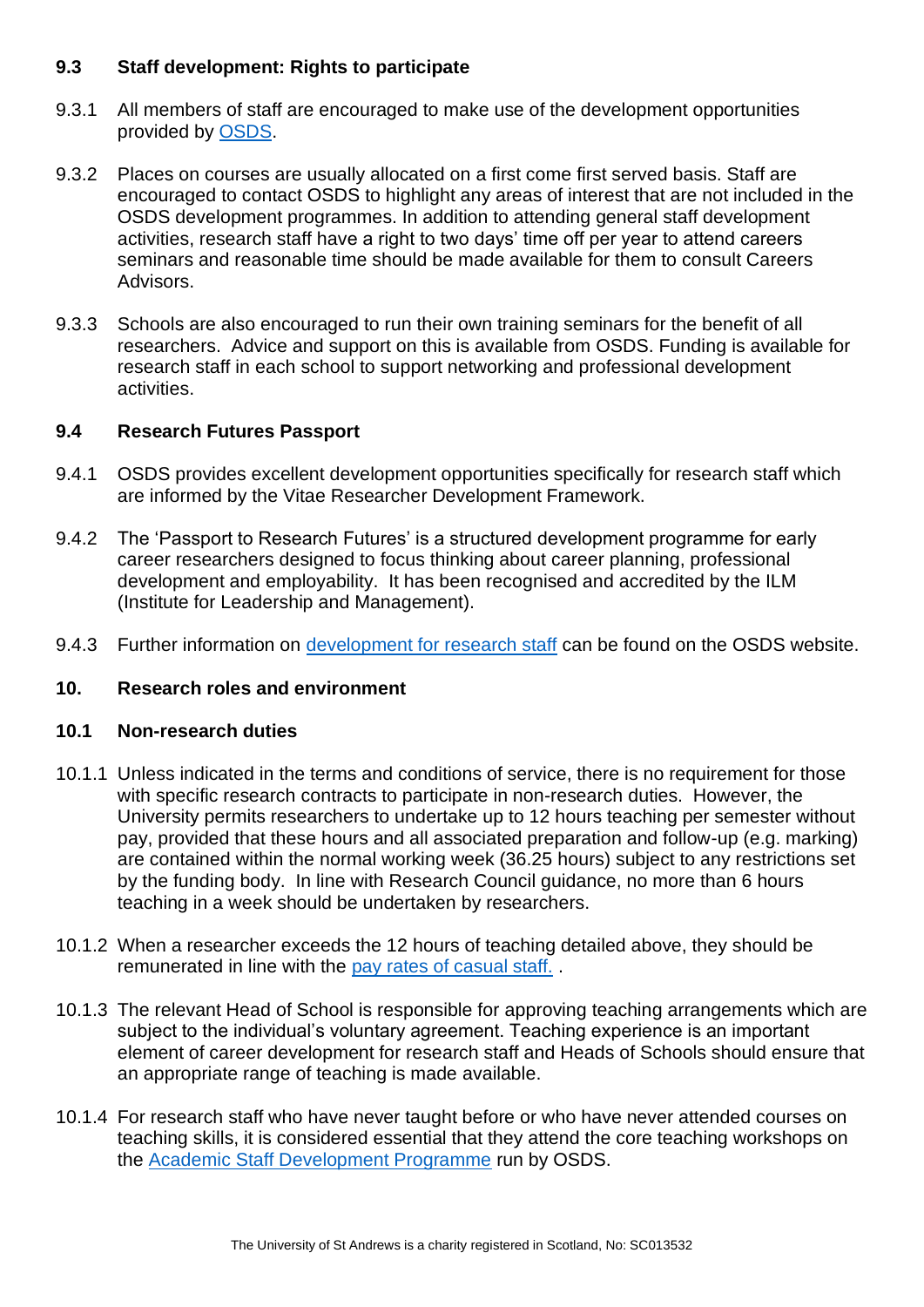10.1.5 The employee may undertake external work with the prior consent of their Head of School/Unit or equivalent. When considering and agreeing external work, the following policies should be consulted and adhered to: Consultancy; Declaration of Interests; Intellectual Property. These policies can be accessed on the [HR Policy Page](https://www.st-andrews.ac.uk/staff/policy/hr/#E) under "External Work".

## **10.2 Access to research proposals submitted to funding agencies**

10.2.1 Research staff should be kept aware of funding proposals likely to affect their posts and they should, where possible, participate in the preparation of funding applications relevant to the continuation of their employment. Research staff with a successful record of achievement who are eligible to become Principal Investigators may be applicants/joint applicants for external research funding. All grant applications are subject to approval by the Head of School.

## **10.3 Degree of independence of fixed-term research staff**

- 10.3.1 The Principal Investigator is responsible for the overall direction of the research project/programme. Research staff should be made aware of the nature and extent of the supervision they will be given.
- 10.3.2 The Principal Investigator may delegate specific responsibilities to research staff providing that such responsibilities are appropriate for their level of expertise and experience. Good practice suggests that where possible written confirmation of such responsibilities should be given if they have not been made explicit in the further particulars for the post.

## **10.4 Association of Principal Investigator(s) and research staff in Publication and Commercial Exploitation**

- 10.4.1 [Intellectual property](https://www.st-andrews.ac.uk/policy/research-external-work/intellectual-property-policy.pdf) rights reside with the University unless otherwise assigned under contracts with funding bodies.
- 10.4.2 The production of research reports, the publication of research findings in scholarly journals and the wider dissemination of results to potential users and other interested parties is a formal part of the research process. The contribution of research staff must be fully recognised. Principal Investigators are required to encourage co-authorship on an agreed basis. If research staff wish to use the research, they should get permission from the Principal Investigator.
- 10.4.3 Principal Investigators are required to ensure that all project staff operate within the rules for confidentiality, patents, commercial exploitation and publication relevant to that project.

## **10.5 Funding agency policy on research support**

10.5.1 Copies of the conditions of award for the Research Councils and other major funding bodies are available for reference in the Financial Advice and Support Office. The Principal Investigator is responsible for keeping research staff informed of any changes in policy related to possible extensions of the current grant. The University should ensure that any limitation that is placed on a contract by the funding agency does not interfere with its statutory or contractual responsibilities towards its employees.